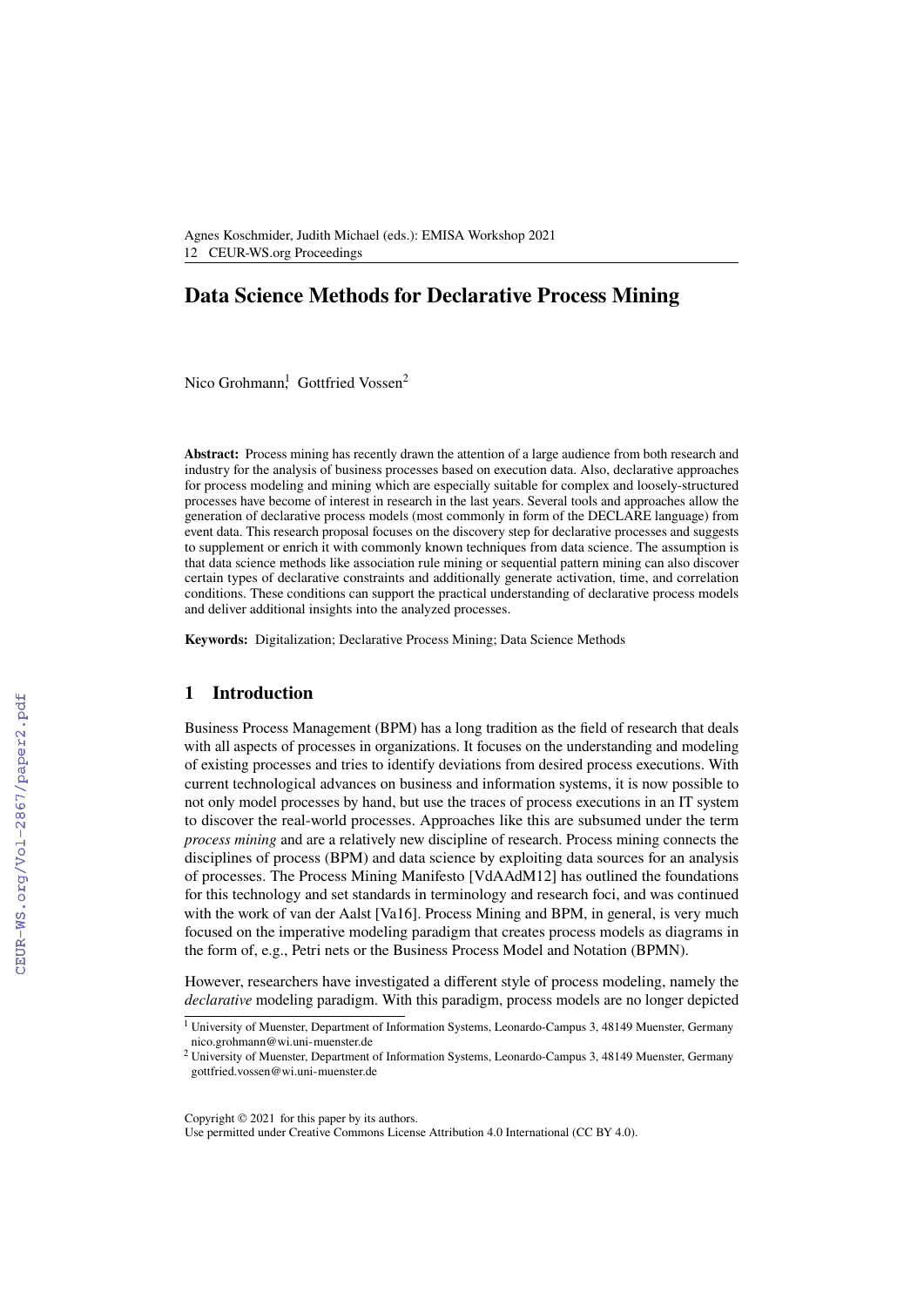as graphs but rather constraints and conditions that restrict the model at hand. Any behavior that is not captured by these constraints is allowed, whereas imperative modeling explicitly states the flows allowed. Researchers have also started to use the declarative style for process mining, e.g., Alman et al. [\[Al20\]](#page-5-0) developed a tool that covers several aspects of declarative process mining like discovery, conformance checking and a multi-perspective extension that allows the introduction of additional data constraints. The declarative modeling paradigm is especially useful for complex, loosely-structured processes that would result in a "spaghetti" diagram when modeling all possible flows. As process mining bridges the gap between process and data science, it seems natural to use data science techniques to support process mining, here specifically the process discovery for the declarative paradigm. Samples for such techniques include rule mining or sequential pattern mining. In this paper, we investigate how data science techniques can support the process discovery step for declarative process models. Besides the application of data mining techniques on event data we also suggest to evaluate existing declarative process mining algorithms and to hint about how these algorithms and data science techniques could complement each other for declarative process discovery.

The remainder of this paper is organized as follows: Section [2](#page-1-0) introduces the fundamental terms and concepts related to the research field and focus of this paper. Section [3](#page-2-0) encompasses the actual research proposal and planned contribution. Furthermore, it shows the current status and preliminary results of our research. Finally, Section [4](#page-4-0) concludes the paper and offers future research opportunities.

### <span id="page-1-0"></span>**2 Background**

Process mining exploits event data generated by the execution of real business processes for process analysis. This data is left as traces like logs, database entries or message interchanges in information systems that support a process. To use it for process mining, the event data has to be transformed and integrated into an event log that can be imported into process mining tools. There is a variety of commercial tool vendors like Celonis or Signavio or applications originating from research like Disco or ProM, which offer process mining functionality to different extents. The most prominent one is process discovery. Process discovery denotes the type of process mining that generates process models from event data. Thereby, performance indicators for all real executions can be created. Conformance checking denotes the activity of checking whether a given (possibly hand-made) process model matches its actual execution and, if not, where the deviations lie. Process discovery is also possible when using the declarative modeling paradigm.

One prominent notation form for declarative process models is DECLARE [\[PSVdA07\]](#page-5-1). DECLARE includes a set of constraint templates for describing and restricting a certain process. Maggi et al. [\[MMVdA11\]](#page-5-2) present an approach to automatically discover DECLARE models from event data. Their algorithm takes a set of candidate constraints and then checks whether they are satisfied in a given event log. Tools like RuM [\[Al20\]](#page-5-0) can generate declarative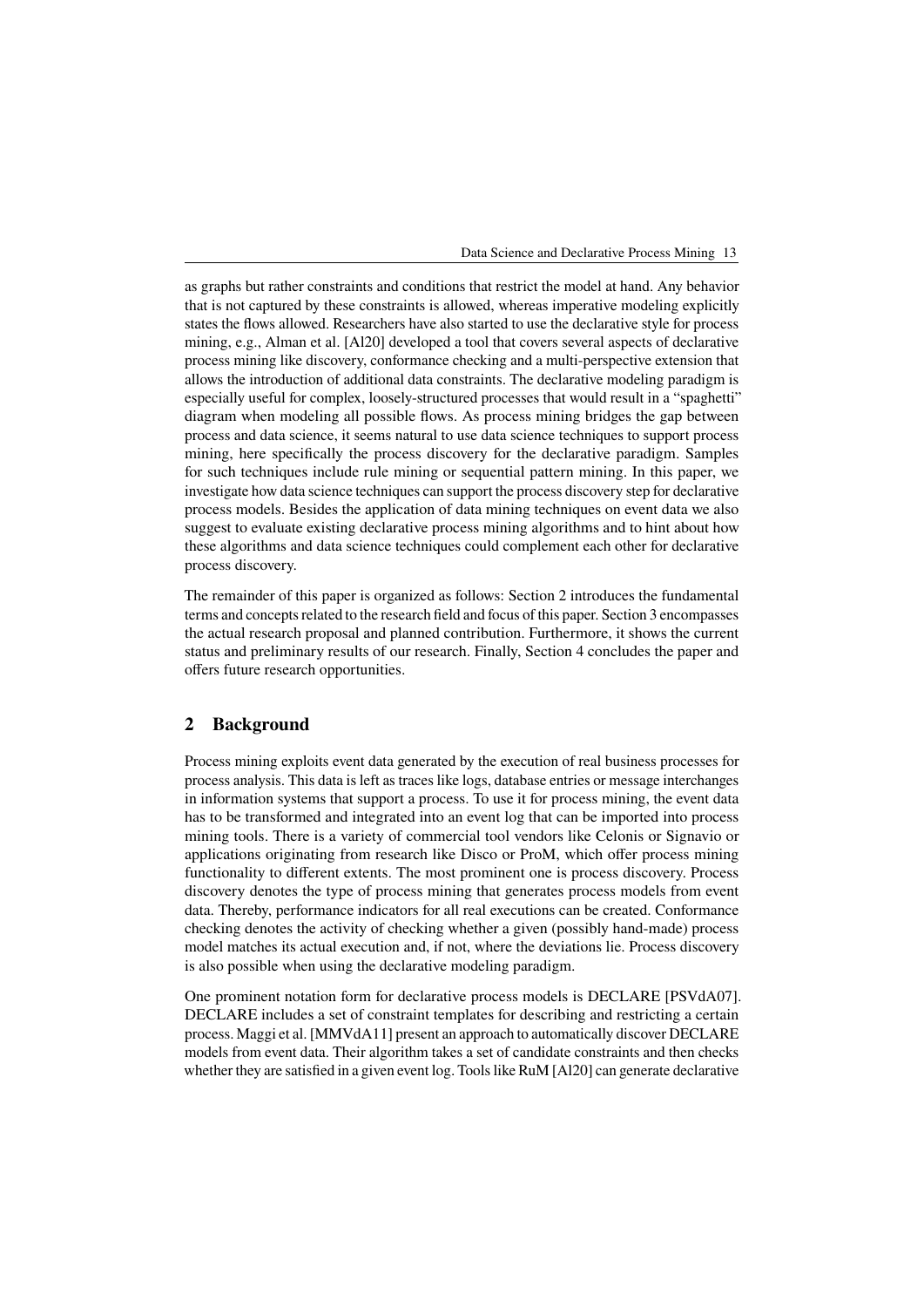#### 14 Nico Grohmann, Gottfried Vossen

process models from event log input and express them using a set of DECLARE constraints. Figure [1](#page-2-1) shows a declarative process model for a sepsis treatment process in an hospital.

<span id="page-2-1"></span>

Fig. 1: Declarative Model of a Sepsis Treatment Process [\[Al20\]](#page-5-0).

It shows four instances of unary and six instances of binary DECLARE constraints. Unary constraints are applied to a single activity of the process. Binary constraints define the relationships between the activities. A user can specify attributes for each of the activities. Besides the DECLARE constraints, RuM allows users to specify activation, correlation, and time conditions. Activation conditions define conditions that have to hold to make the constraint active. Correlation conditions define the relationship between the attributes, e.g., two activities have to have the same name assigned; they are only possible on binary constraints. The same holds for the time conditions that can specify in which time window the second activity is executed after the first, e.g., between 2 and 5 hours after an activity.

Our goal is to include data science methods in the discovery process. The first two methods we have used are association rule mining and sequential pattern mining. Association rule mining generates if/then-statements that uncover existence relationships between items. Sequential pattern mining additionally takes the sequential order of events into account and generates rules that allow the deduction of temporal orders. We select these methods because we think that the set (or a subset) of DECLARE constraints is easily transferable to outputs of rule learning algorithms and vice versa. Additionally, rules and sequential patterns as an alternative representation of DECLARE constraints can contribute to the understanding of declarative process models. The following section introduces the concrete research question and outlines the contribution of our research.

### <span id="page-2-0"></span>**3 Research Proposal**

We claim that it is possible to generate certain DECLARE constraints and conditions from event logs using association rule mining and sequential pattern mining if the event log is in the usual format for process mining including a case id, an activity name and timestamp information for each line. After transforming the event data in a way that every activity belonging to one case is in one line of the data set, frequent itemset mining calculates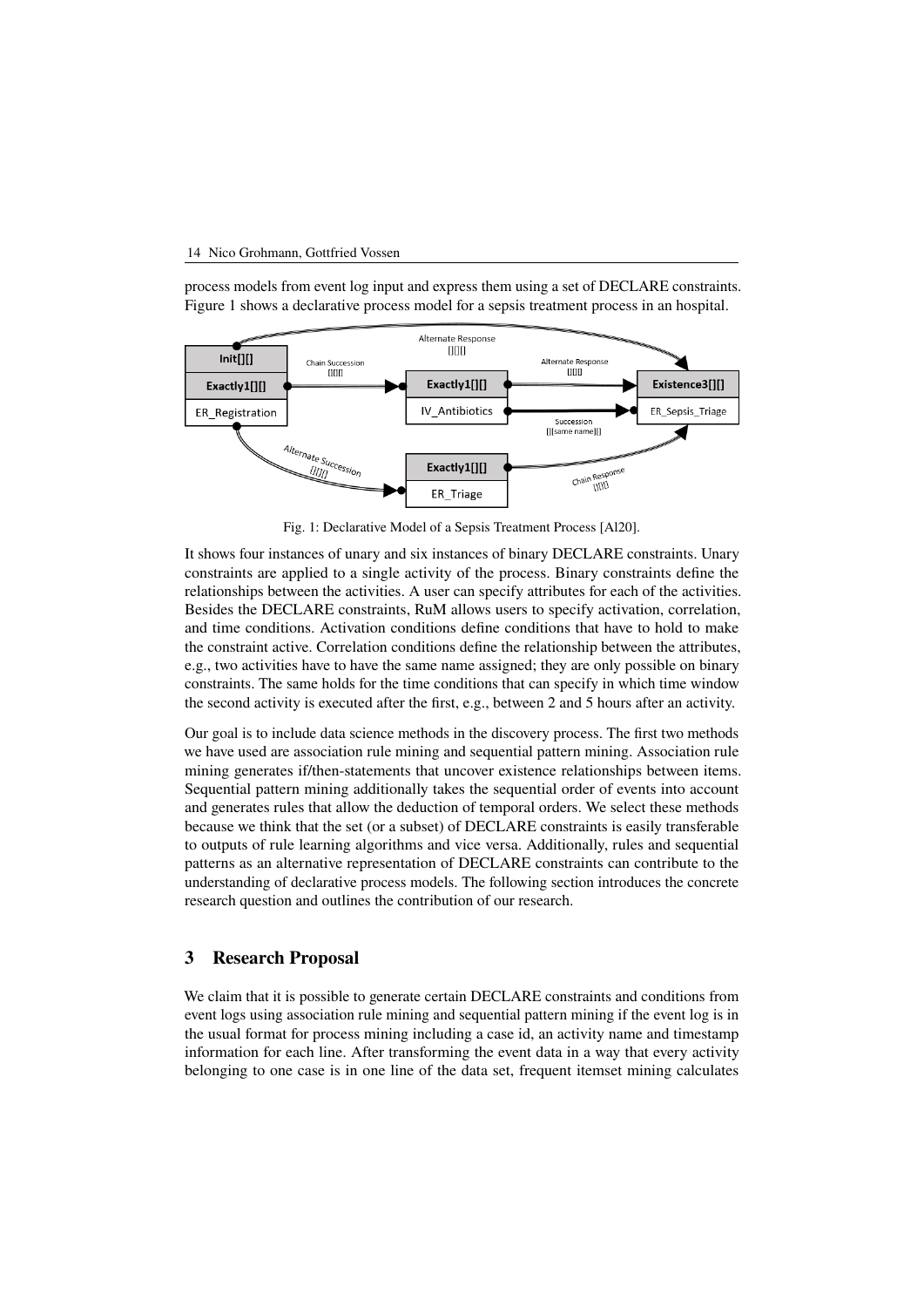itemsets of activities that frequently occur in instances of the process. Then, they serve as input for the creation of the association rules. The result is a set of association rules that have one or more activities as the premises and one or more activities as the conclusion. All in all, the output of frequent itemset, association rule and sequential pattern mining is combined to generate DECLARE models as well relations and conditions on additional attributes of an event log corresponding to the multi-perspective extension of DECLARE.

Considering the process depicted in Figure [1,](#page-2-1) for instance, there could be an association rule that has *ER\_Registration* as the premise and *IV\_Antibiotics* as the conclusion with a support (proportion of transactions that contain an itemset) of 1 and confidence (conditional probability of B given A) of 0.5. We demonstrate our deliberations on an imaginary sample scenario, the process model does not indicate the used values. One could derive from that rule that *ER\_Registration* and *IV\_Antibiotics* are part of the process in a hundred percent of the cases. This could result in the introduction of an **EXISTENCE**-constraint in the DECLARE notation for both activities.

Furthermore, we can introduce a **COEXISTENCE**-constraint for the activities *ER\_Registration* and *IV\_Antibiotics*. One point worthy to note, however, is that we cannot conclude something about the temporal orders of the activities. To this end, we use sequential pattern mining, more concretely the Generalized Sequential Pattern (GSP) algorithm [\[SA96\]](#page-5-3). The GSP algorithm is capable of generating sequence patterns that take the timestamp information of an activity into account which is highly relevant for considerations with processes. Applying the GSP algorithm on an event log results in a set of sequential patterns whereby each of them consists of a transaction which in this case is an activity of the process. If we assume that the GSP algorithm discovers a sequential pattern for *IV\_Antibiotics* and *ER\_Sepsis\_Triage* with a support of 1 we can conclude that whenever the former activity is executed the latter one eventually follows. Thus, we can introduce a DECLARE **RESPONSE**-constraint for these two activities meaning that when the former activity is executed the later one has to follow eventually. The generation of **SUCCESSION** constraints is also possible. We see that in this way association rule and sequential pattern mining can perform an important intermediate step for declarative process mining from which the way to explicit declarative constraints in the DECLARE notation is not very far.

Sequential pattern mining is capable of considering additional attributes of the event log, e.g., date and time, cost or resource information. When including them into the GSP algorithm, it can discover patterns for activity and attribute sequences. For instance, a sequential pattern of *IV\_Antibiotics/name=Max* and *name=Max* could be interpreted as a correlation condition **same name** for the **SUCCESSION** constraint for *IV\_Antibiotics* and *ER\_Sepsis\_Triage* given that this pattern also appears for other names. Similar deliberations are possible for timestamp information when trying to construct the time conditions in the multi-perspective DECLARE approach. Without the use of MP-Declare mining these conditions have to be added manually after discovering the process model. Further investigations, also regarding activation conditions, have to follow here. One idea is that an implementation of our approach can generate recommendations for activation conditions. For instance, a pattern of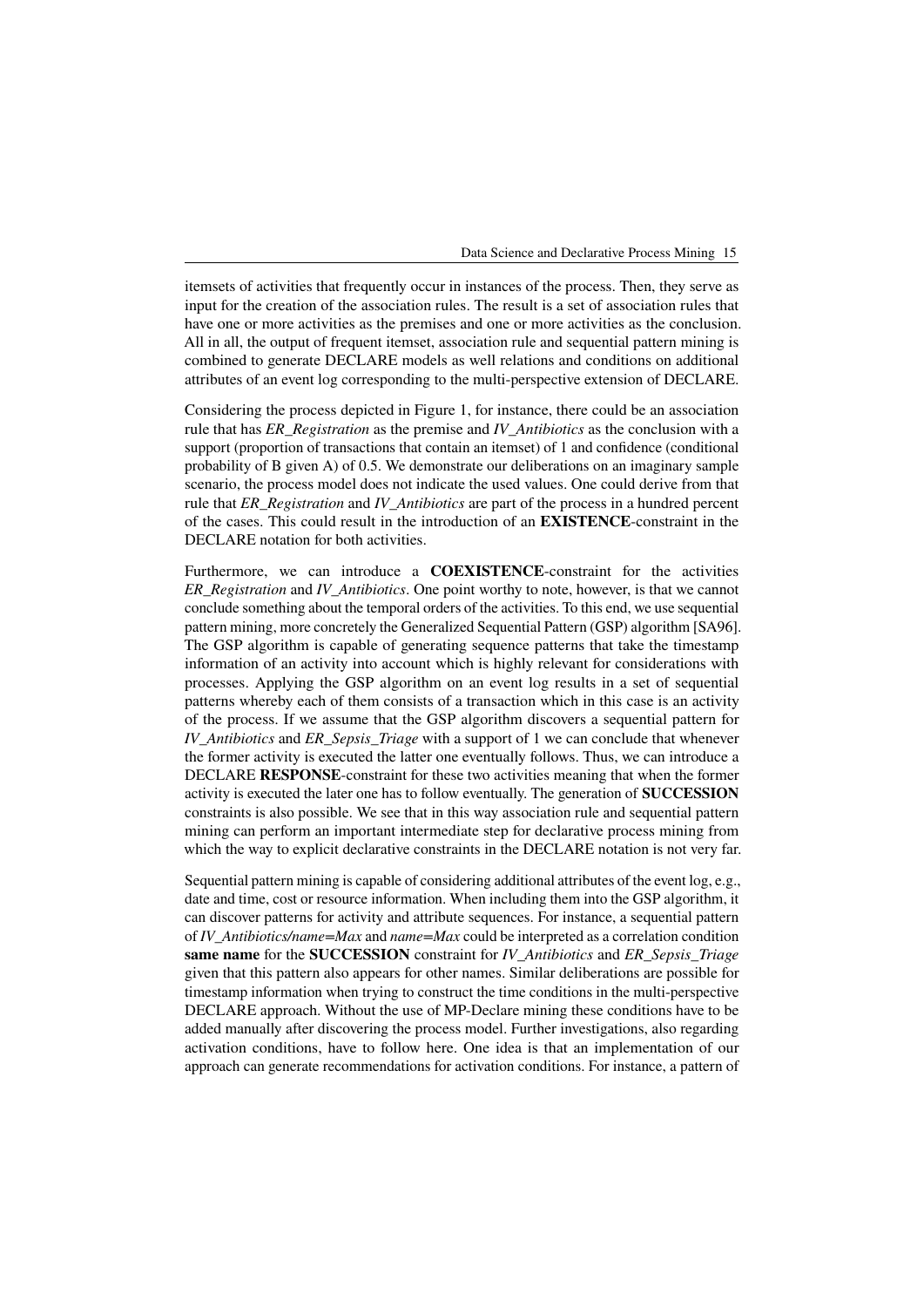*ER\_Registration/name=Sara* with a support of 1 could lead to the proposal to introduce **name=Sara** as an activation condition for the **INIT** constraint of *ER\_Registration*. Human users can then manually decide whether this should be a valid activation condition or the pattern found is just a statistical accumulation that does not represent any condition on the process.

A sequential pattern of *IV\_Antibiotics/name=Max* and *ER\_Triage* could also be expressed in form of an *Event-Condition-Action* (ECA) rule. ECA rules originate from active databases where they are used, for example, to describe triggers. When an event happens (E), a condition is checked (C). A true condition then triggers the execution of an action (A). For the example depicted in Figure [1,](#page-2-1) the event could be the execution of activity *IV* Antibiotics, the condition the check whether attribute name has value 'Max' and the action the execution of activity *ER\_Triage* afterwards. ECA rules could in this way represent an alternative and additional notation for declarative constraints on a process that is possibly easier to understand for practitioners or process owners that are not familiar with the DECLARE notation or (declarative) process models in general. One can choose different support and confidence settings for frequent itemsets, association rule and sequential pattern mining. Support and confidence measures are comparable to the constraint support parameters in the RuM tool. Higher values generate more precise process models but can lead to missing out on special cases and rarer process executions.

## <span id="page-4-0"></span>**4 Conclusion and Outlook**

Our research proposal focuses on the study and application of data science methods for declarative process mining and how they can play a role in discovering patterns leading to constraints on the process. We have shown how such patterns could look like using association rule and sequential pattern mining. Next, we have to further investigate how these discovered patterns can lead to constraints, especially to the constraints available in the DECLARE language for declarative process models. In this context, we require a comparative evaluation of declarative mining algorithms and our approach. Besides the discovery of declarative constraints, data science methods can also help to automatically discover activation, time, and correlation conditions for the multi-perspective DECLARE approach or ECA rules instead of manually adding them after the discovery process. A positive side effect of using data science methods for declarative process discovery is that it could improve transparency on the discovered constraints in comparison to the outcome of a traditional mining algorithm, especially for people with a non-technical or data science background. We will continue by applying the proposed methods on other event logs to further validate our ideas.